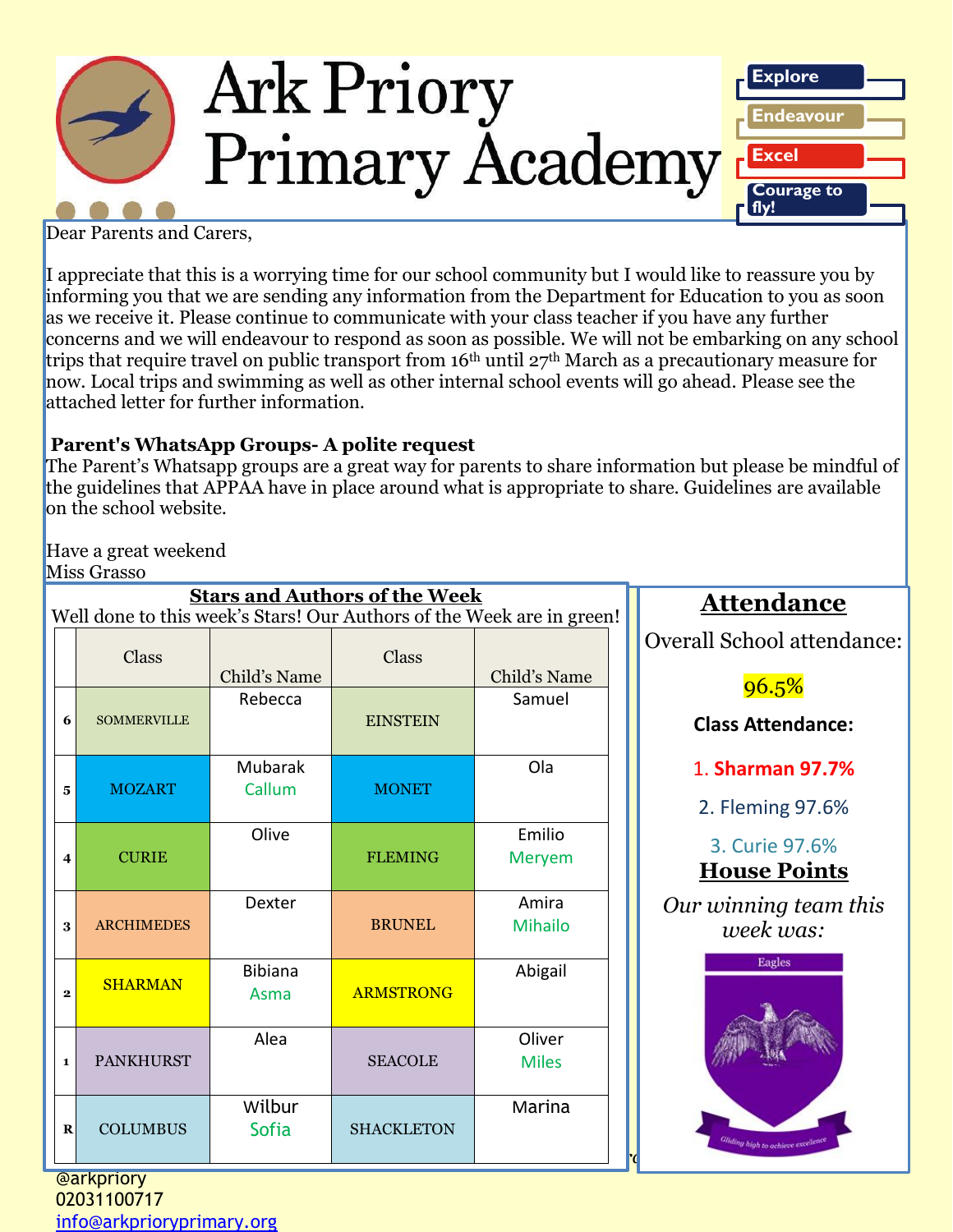#### **Parent Forum- Wednesday 18th March at 7pm**

I will still be holding my termly Headteacher Parent/Carer Forum on *Wednesday 18th March 2020 from 7pm until 8pm* in our school hall unless anything changes due to the current situation in the UK. Our current agenda will focus on the following: homework, communication from parents to staff and looking towards the next academic year at Priory.

May I remind you that I would like the forum to be used as a way of the school and parent/carer community working together to make Ark Priory an even better place for our children, rather than a forum for complaints. It would also be wonderful to see more parents there to give their viewpoints and ideas to our discussions. Thank you for your continued support.

| <b>Homework links</b> |                                                                                            |  |  |  |  |
|-----------------------|--------------------------------------------------------------------------------------------|--|--|--|--|
| Year <sub>1</sub>     | http://resources.hwb.wales.gov.uk/VTC/lists_and_instructions/eng/Introduction/default.html |  |  |  |  |
| Year 2                | https://www.bbc.co.uk/bitesize/topics/zcgv39q                                              |  |  |  |  |
| Year 3                | Listen and discuss the moral of an Aesop's tale:                                           |  |  |  |  |
|                       | https://www.youtube.com/watch?v=BBBymzF8hol                                                |  |  |  |  |
| Year 4                | https://www.bbc.co.uk/bitesize/topics/zwwp8mn/articles/z9wvqhv                             |  |  |  |  |
| Year 5                | https://uk.ixl.com/ela/year-5/use-subordinating-conjunctions                               |  |  |  |  |
| Year 6                | KS2 SATs Question Book Standard Level: Word meaning p7<br>Mathletics.com: Statistics Unit  |  |  |  |  |

## **Key Dates for Spring:**

### **Notice for Reception Parents:**

From Friday 20th March, your child will begin to bring home a reading book and a reading record from our new reading scheme –Collins Big Cat. It is fundamental to your child's reading development that they are reading and answering questions about books at home.

We invite you to come along to our 'Parent Reading Workshops' to discuss how best to support reading with your children at home. The workshop will be held at **8:40am on Tuesday 17th March in the School Hall.**

| <b>Swimming</b><br>Swimming: Thursday Y4 Fleming 9am, Curie 2.30pm<br>Tuesday Y3: Archimedes 9am, Brunel 11:30am |                                                                                                        |  |  |  |  |
|------------------------------------------------------------------------------------------------------------------|--------------------------------------------------------------------------------------------------------|--|--|--|--|
| Wed 18 Mar                                                                                                       | Parent Forum @7pm                                                                                      |  |  |  |  |
| Fri 27 Mar                                                                                                       | Easter Event/Bake Sale                                                                                 |  |  |  |  |
| $W/c$ 30 Mar                                                                                                     | <b>APPAA Sponsored Easter Egg Hunt</b>                                                                 |  |  |  |  |
| Mon 30 Mar                                                                                                       | $Y_1$ Play (PM) 2.45pm<br>Sign up sheets for consultation meetings to be<br>put on school notice board |  |  |  |  |
| Tue 31 Mar                                                                                                       | Y1 Play (AM) 9am                                                                                       |  |  |  |  |
| Thu 2 Apr                                                                                                        | <b>Reception Easter Bonnet Parade (AM)</b>                                                             |  |  |  |  |
| Fri 3 Apr                                                                                                        | <b>Nursery Easter Event</b><br><b>Last day of Term</b><br>finish at 1:30pm                             |  |  |  |  |

**Spring term 2020**

## **Events in our community this week:**



Liberty came first in her ski school race in Andorra over the February half-term holidays. She competed against 12 girls and boys in her age group and recorded a really quick time 39.15 seconds -

winning a first place medal. Last year, she listened to her father's advice too closely

about skiing too near the marker gates. She crashed and didn't finish. This year, she showed how she endeavoured, excelled and had the 'courage to fly' (down the mountain!).

*Ark Priory Primary Academy is committed to safeguarding and equality* 

@arkpriory 02031100717 [info@arkprioryprimary.org](mailto:info@arkprioryprimary.org)